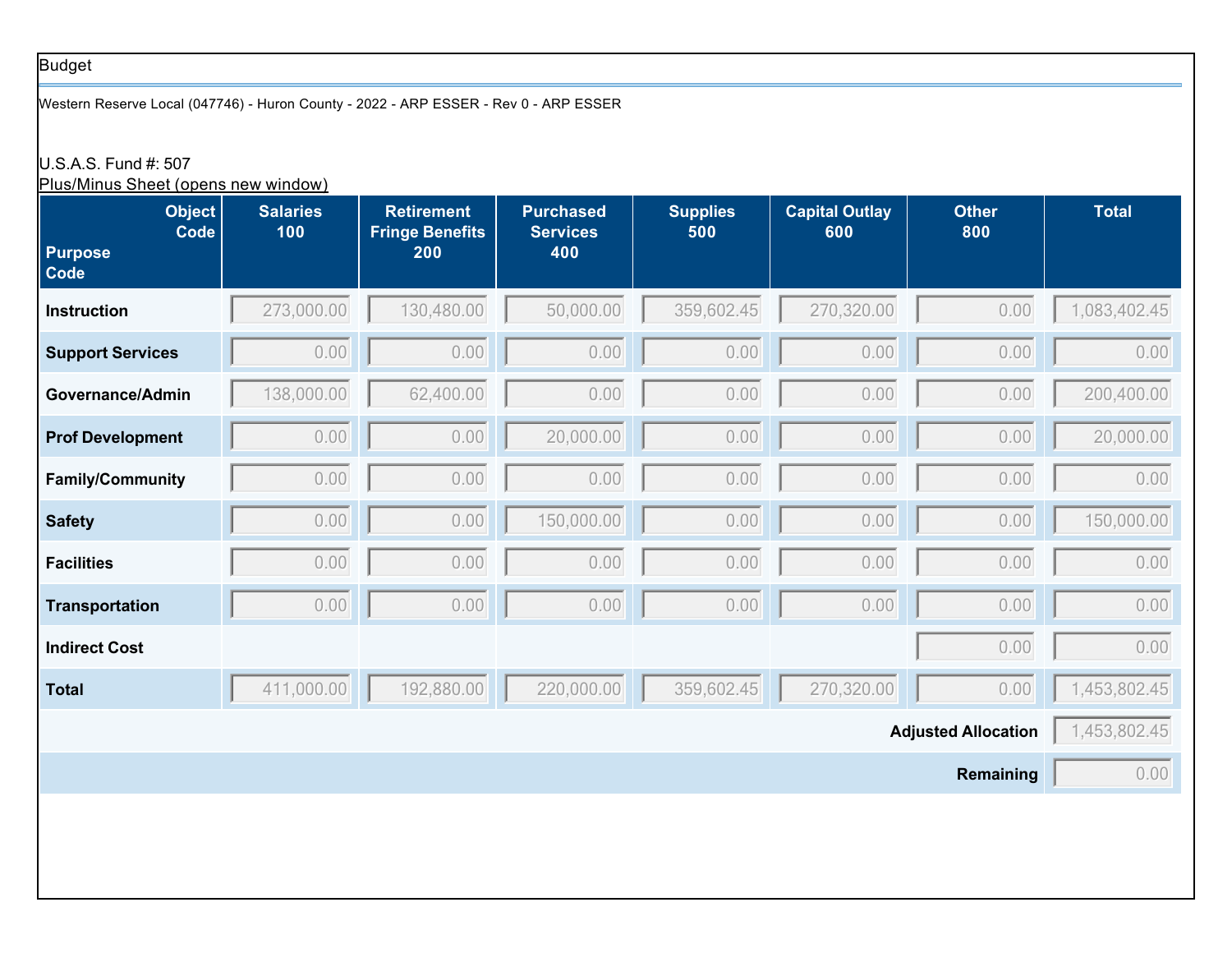### Budget Details

Western Reserve Local (047746) - Huron County - 2022 - ARP ESSER - Rev 0 - ARP ESSER

#### **1. ARP ESSER Assurances**

**The American Recovery Plan - Elementary and Secondary School Emergency Relief Fund(ARP ESSER) is intended to address the impact that Novel Coronavirus Disease 2019 (COVID-19) has had, and continues to have, on elementary and secondary schools. ARP ESSER funds are used to prevent, prepare for, and respond to COVID-19.**

□ LEA shall, to the greatest extent practicable, continue to compensate its employees and contractors during the period of any disruptions or closures related to COVID-19, based on the unique financial circumstances of the entity.

 $\triangledown$  LEA will ensure that every recipient and sub recipient of ESSER funds will cooperate with any examination of records with respect to such funds by making records available for inspection, production, and examination, and authorized individuals available for interview and examination, upon the request of (i) the Department and/or its Inspector General; or (ii) any other federal agency, commission, or department in the lawful exercise of its jurisdiction and authority.

 $\triangleright$  Any LEA receiving funding under this program will have on file with the SEA a set of assurances that meets the requirements of section 442 of the General Education Provisions Act (GEPA) (20 U.S.C. 1232e)

■ LEA will ensure that it will comply with the requirements of section 427 of GEPA (20 U.S.C. 1228a). The LEA commits to maintaining and will produce upon request by the (i) the Department and/or its Inspector General; or (ii) any other federal agency, commission, or department in the lawful exercise of its jurisdiction and authority, a description of how the LEA complied with this requirement including putting in place steps to permit students, teachers and other program beneficiaries to overcome barriers (including barriers based on gender, race, color, national origin, disability and age) that might impede equal access to, or participation in, the program.

■ Records pertaining to the ARP ESSER award under 2 C.F.R. § 200.334 and 34 C.F.R. § 76.730, including financial records related to use of grant funds, will be retained separately from an LEA's ESSER funds. The LEA will cooperate with any examination of records with respect to such funds by making records available for inspection, production, and examination, and authorized individuals available for interview and examination, upon the request of (i) the Department and/or its Inspector General; or (ii) any other federal agency, commission, or department in the lawful exercise of its jurisdiction and authority.

#### **2. ARP ESSER Requirements**

The LEA acknowledges and agrees to the following additional requirements of ARP ESSER:

 $\boxdot$  The LEA will comply with the maintenance of equity provision in section 2004(c) of the ARP.

Ⅳ Not less than 20 percent of the LEA's total ARP ESSER allocation will be used to address learning loss through the implementation of evidencebased interventions, such as summer learning or summer enrichment, extended day, comprehensive afterschool programs, extended school year programs, or other evidence-based interventions, and ensure that such interventions respond to students' academic, social, and emotional needs and address the disproportionate impact of COVID-19 on student subgroups (each major racial and ethnic group, children from low-income families,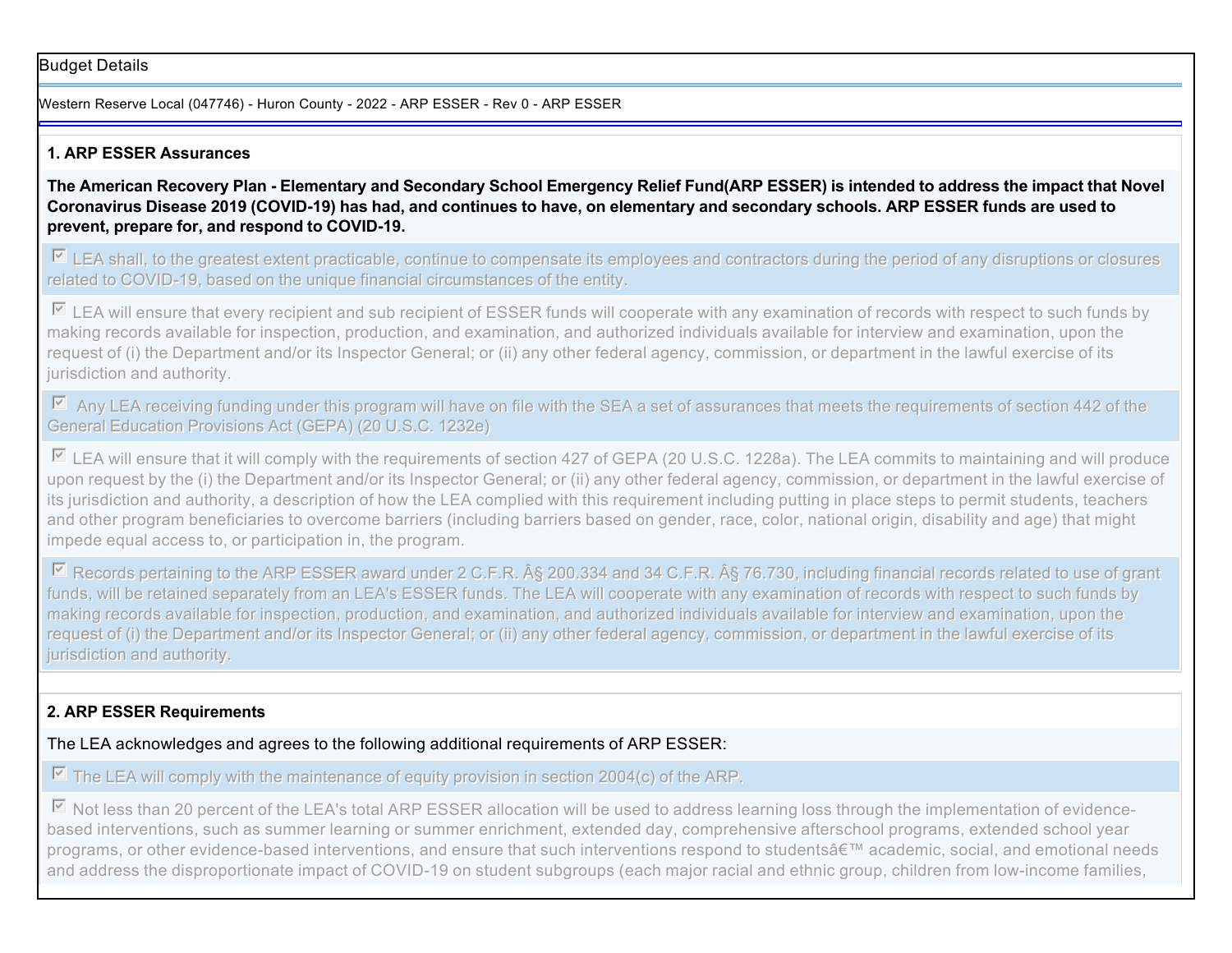children with disabilities, English learners, gender, migrant students, students experiencing homelessness, and children and youth in foster care).

☑ An LEA that receives ARP ESSER funds will either: (a) within 30 days of receipt of the funds, will develop, seek public comment and make publicly available on the LEA's website a plan for the safe return of in-person instruction and continuity of services as required in section 2001(i)(1) of the ARP, or (b) developed and made publicly available on the LEA's website such a plan that meets statutory requirements before the enactment of the ARP. The LEA shall review its plan at least every six months (taking into consideration the timing of significant changes to CDC Guidance on reopening schools).

□ The LEA will complete any reporting requested by the SEA to comply with all ARP ESSER reporting requirements, including:

 $\hat{a} \in \hat{\alpha}$  policies and plans in line with the CDC quidance related to addressing COVID-19 in schools;

• plans and policies related to State support for return to in-person instruction and maximizing in-person instruction time, including how funds will support a return to and maximize in-person instruction time, and advance equity and inclusivity in participation in in-person instruction:

 $\hat{a} \in \emptyset$  data on each school's mode of instruction (remote, hybrid, in-person) and conditions;

• LEA uses of funds to meet students' social, emotional, and academic needs, including through summer enrichment programming and other evidence-based interventions, and how they advance equity for underserved students;

 $\hat{a} \in \emptyset$  LEA uses of funds to sustain and support access to early childhood education programs;

• impacts and outcomes (disaggregated by student subgroup) through use of ARP ESSER funding (e.g., quantitative and qualitative results of ARP ESSER funding, including on personnel, student learning, and budgeting at the school and district level);

• student data (disaggregated by student subgroup) related to how the COVID-19 pandemic has affected instruction and learning.

### **3. ARP ESSER Plan**

 $\triangledown$  The LEA certifies that it has engaged in meaningful consultation with stakeholders and give the public an opportunity to provide input in the development of its plan. Specifically, an LEA has engaged in meaningful consultation with students; families; school and district administrators (including special education administrators); and teachers, principals, school leaders, other educators, school staff, and their unions. Additionally, the LEA has engaged in meaningful consultation with each of the following, to the extent present in or served by the LEA: Tribes; civil rights organizations (including disability rights organizations); and stakeholders representing the interests of children with disabilities, English learners, children experiencing homelessness, children in foster care, migratory students, children who are incarcerated, and other underserved students.

 $\boxdot$  The LEA certifies that the ARP ESSER plan is provided in an understandable and uniform format; to the extent practicable, written in a language that parents can understand or, if not practicable, orally translated; and, upon request by a parent who is an individual with a disability, provided in an alternative format accessible to that parent.

1. How will ARP ESSER funds be used to implement prevention and mitigation strategies that are, to the greatest extent practicable, consistent with the most recent CDC guidance on reopening schools, in order to continuously and safely open and operate schools for in-person learning?

The LEA will use ARP ESSER funds for Covid mitigation strategies. Funds will be used for the continuum of learning to ensure all academic gaps are closed. The district will use funds to enhance the curriculum offerings for students both curricularly, co-curricularly, and extracurricularly. The district will implement a K-12 STEM curriculum to close gaps in current course offerings and to engage all students, including children with disabilities, English learners, children experiencing homelessness, children in foster care, migratory students, children who are incarcerated, and other underserved students, and to engage them in real world curriculum.

2. How will the LEA use the funds it reserves under section 2001(e)(1) of the ARP Act to address the academic impact of lost instructional time through the implementation of evidence-based interventions, such as summer learning or summer enrichment, extended day, comprehensive afterschool programs, or extended school year?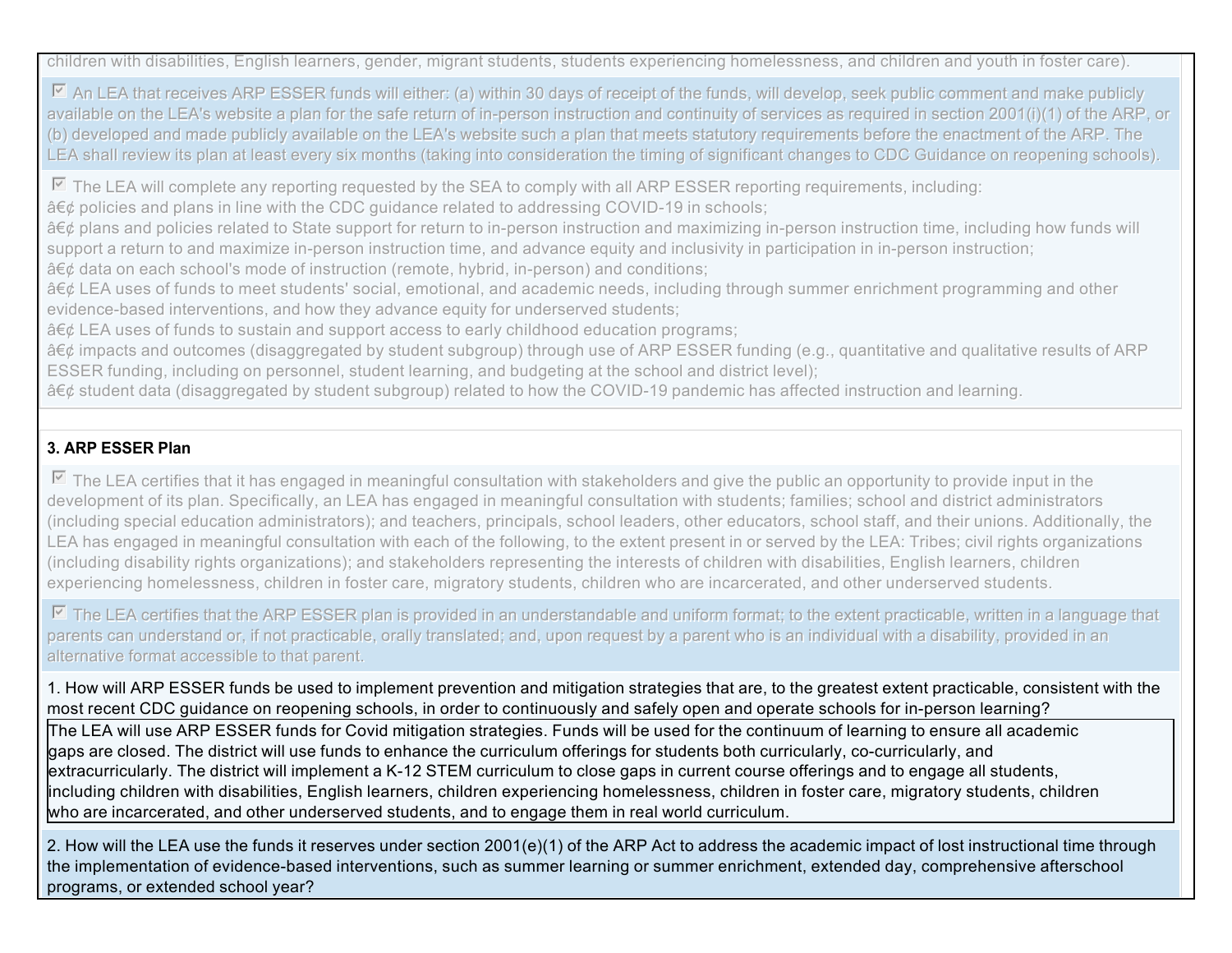The LEA will implement evidence based interventions in the form of summer learning and enrichment camps as well as after school and before school programs and tutoring. The district will use fund to reduce class size for at risk populations. The district will add K-12 STEM course offerings K-12 to re-engage students.

3. How will the LEA spend its remaining ARP ESSER funds consistent with section 2001(e)(2) of the ARP Act?

Funds will be used for repairing and improving school facilities to reduce risk of virus transmission and exposure to environmental health hazards. The district will use the funds for educational technology to improve remote learning and to purchase hardware, software, connectivity, assistive technology, and adaptive equipment to aid in regular and special education for both in person students as well as remote learners. The district will use funds to support students mental health through professional development of staff and students as well as implementing programs and activities for all students. The LEA will use funds for other activities that are necessary to maintain operation of and continuity of and services, including continuing to employ existing or hiring new LEA and school staff.

4. How will the LEA ensure that the interventions it implements, including but not limited to the interventions implemented under section 2001(e)(1) of the ARP Act to address the academic impact of lost instructional time, will respond to the academic, social, emotional, and mental health needs of all students, and particularly those students disproportionately impacted by the COVID-19 pandemic, including students from low-income families, students of color, English learners, children with disabilities, students experiencing homelessness, children in foster care, and migratory students.

The LEA will implement evidence based practices in a variety of delivery methods and models to ensure it is positively affecting all students including students from low-income families, students of color, English learners, children with disabilities, students experiencing homelessness, children in foster care, and migratory students. These programs will address the academic impact of lost instructional time, will respond to the academic, social, emotional, and mental health needs of all students, and particularly those students disproportionately impacted by the COVID-19 pandemic,

5. Briefly describe how the LEA determined its most important educational needs as a result of COVID-19.

The district surveyed students, staff, parents, and community members regarding the most pressing educational needs. Public discussions at multiple board meetings her held as well. Input from stakeholders were followed. Staff communicated with parents directly as well as through technology to identify the exact needs of children. Meeting were held with parents as well as community members and students to determine educational and social and emotional needs. The district held counsel with HCPH (Huron County Public Health) and MHAS (Mental Health and Addictive Services) to ensure the social emotional needs of students will be met.

5 5.a.) Estimated number of jobs created or retained as a result of this funding.

6. Briefly describe the LEA's proposed timeline for providing services and assistance to students and staff with these funds.

The timeline for providing services to students and staff will be from July 2021 through June of 2024.

7. Briefly describe the extent to which the LEA intends to use ARP ESSER funds to promote remote learning.

The district will use ARP ESSER funds to enhance the network broadband used for remote learning. The district will purchase hardware and software to allow remote learning for students and staff.

8. Describe the LEA's plan for addressing learning loss by: administering and using high-quality assessments to assess students' academic progress and meet students' academic needs, including through differentiating instruction; implementing evidence-based activities to meet the comprehensive needs of students; providing information and assistance to parents and families on how they can effectively support students, including in a distance learning environment; and/or tracking student attendance and improving student engagement in distance education.

The district will use evidence based methods and software to assess students academic needs. The district will purchase hardware and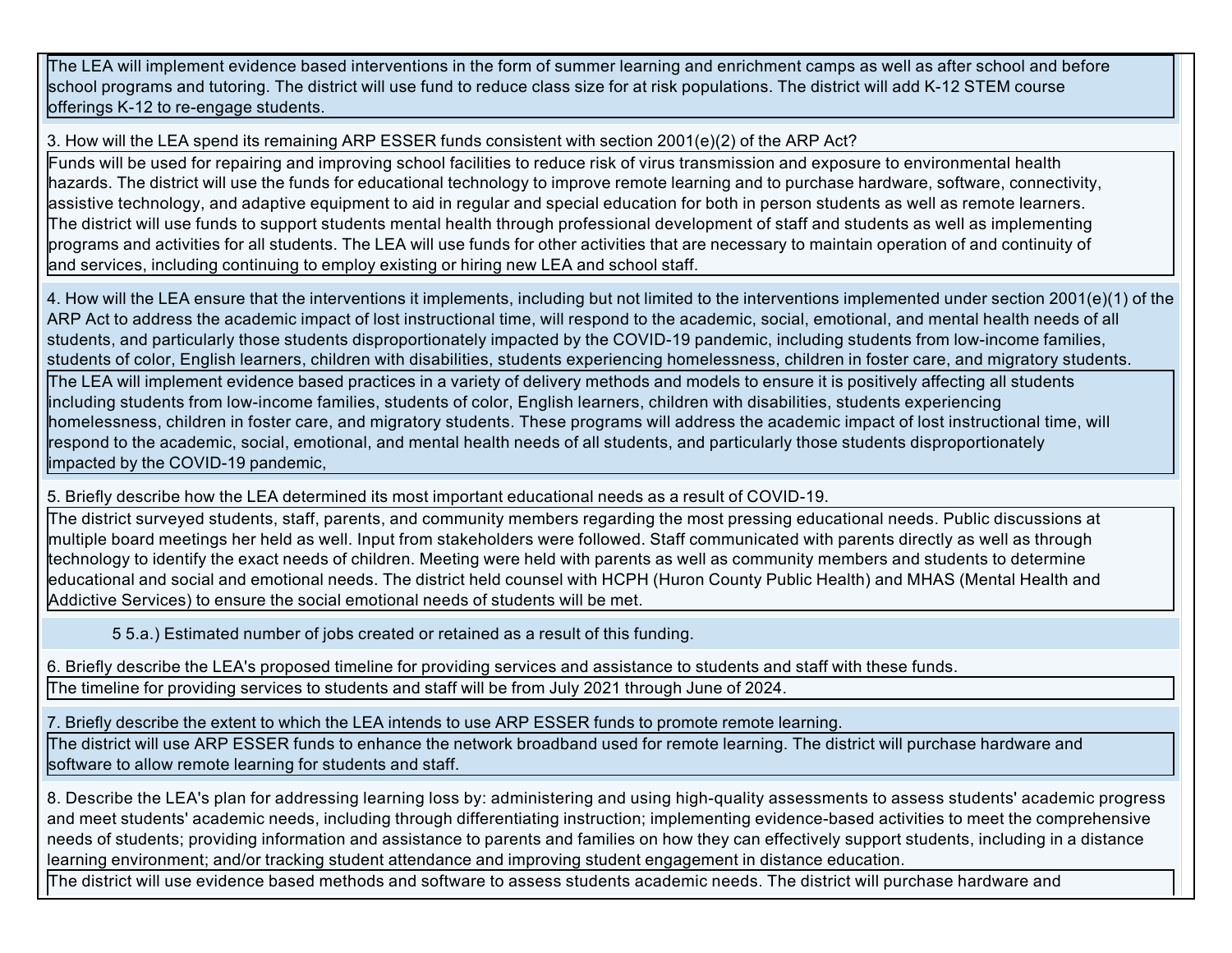software to enhance direct communication with students and parents and to provide information and assistance to both direct in person and remote learners. iReady assessments in reading and mathmatics will be given periodically to measure growth.

### **4. ARP ESSER Activities**

**Select activities that the LEA will implement with the ARP ESSER Fund and provide an estimated amount for that activity (check one or more). The total in the Amount boxes must add up to the allocation.**

P = Public

| AMOUNT <b>F</b> P     |          | a. Activities authorized under ESEA, IDEA, Perkins, McKinney-Vento subtitle B, Adult Education and Family Literacy<br>Acts. Please elaborate below.                                                                                                                                                                                                                                        |
|-----------------------|----------|--------------------------------------------------------------------------------------------------------------------------------------------------------------------------------------------------------------------------------------------------------------------------------------------------------------------------------------------------------------------------------------------|
| AMOUNT F              |          | b. Coordinate preparedness and response efforts of LEA with state, local, Tribal, and territorial public health<br>departments and other relevant agencies to prevent, prepare for, and respond to COVID-19.                                                                                                                                                                               |
| <b>AMOUNT</b>         | $\Box$ P | c. Activities to address unique needs of low-income students, students with disabilities, English learners, racial<br>and ethnic minorities, students experiencing homelessness, foster youth.                                                                                                                                                                                             |
| <b>AMOUNT</b>         |          | d. Develop and implement procedures and systems to improve the preparedness and response efforts of LEA.                                                                                                                                                                                                                                                                                   |
| <b>AMOUNT</b>         | P        | e. Training and PD for staff of LEA on sanitation and minimizing spread of infectious diseases.                                                                                                                                                                                                                                                                                            |
| <b>AMOUNT</b>         | $\Box P$ | f. Purchase supplies to clean and sanitize facilities of the LEA.                                                                                                                                                                                                                                                                                                                          |
| AMOUNT $\Box$ P       |          | g. Planning for and coordinating during long-term closures (meals, technology, IDEA, and other educational<br>services provided consistent with Federal, state, local requirements).                                                                                                                                                                                                       |
| 270,320.00 AMOUNT E P |          | h. Purchase educational technology (including hardware, software, and connectivity) for students served by LEA,<br>including low-income and IDEA.                                                                                                                                                                                                                                          |
|                       |          | AMOUNT $\Box$ P i. Provide mental health services and supports.                                                                                                                                                                                                                                                                                                                            |
| 38,280.00 AMOUNT E P  |          | j. Planning and implementing activities related to summer learning and supplemental afterschool programs,<br>including providing classroom instruction or online learning during the summer months and addressing the<br>needs of low-income students, children with disabilities, English learners, migrant students, students<br>experiencing homelessness, and children in foster care. |
| 438,880.00 AMOUNT     | V P      | k. Addressing learning loss. Please elaborate below.                                                                                                                                                                                                                                                                                                                                       |
| AMOUNT P              |          | I. School facility repairs and improvements to enable operation of schools to reduce risk of virus transmission and<br>exposure to environmental health hazards, and to support student health needs.                                                                                                                                                                                      |
| <b>AMOUNT</b>         | $\Box P$ | m. Inspection, testing, maintenance, repair, replacement, and upgrade projects to improve the indoor air quality in<br>school facilities, including mechanical and non-mechanical heating, ventilation, and air conditioning systems,<br>filtering, purification and other air cleaning, fans, control systems, and window and door repair and replacement.                                |
|                       |          |                                                                                                                                                                                                                                                                                                                                                                                            |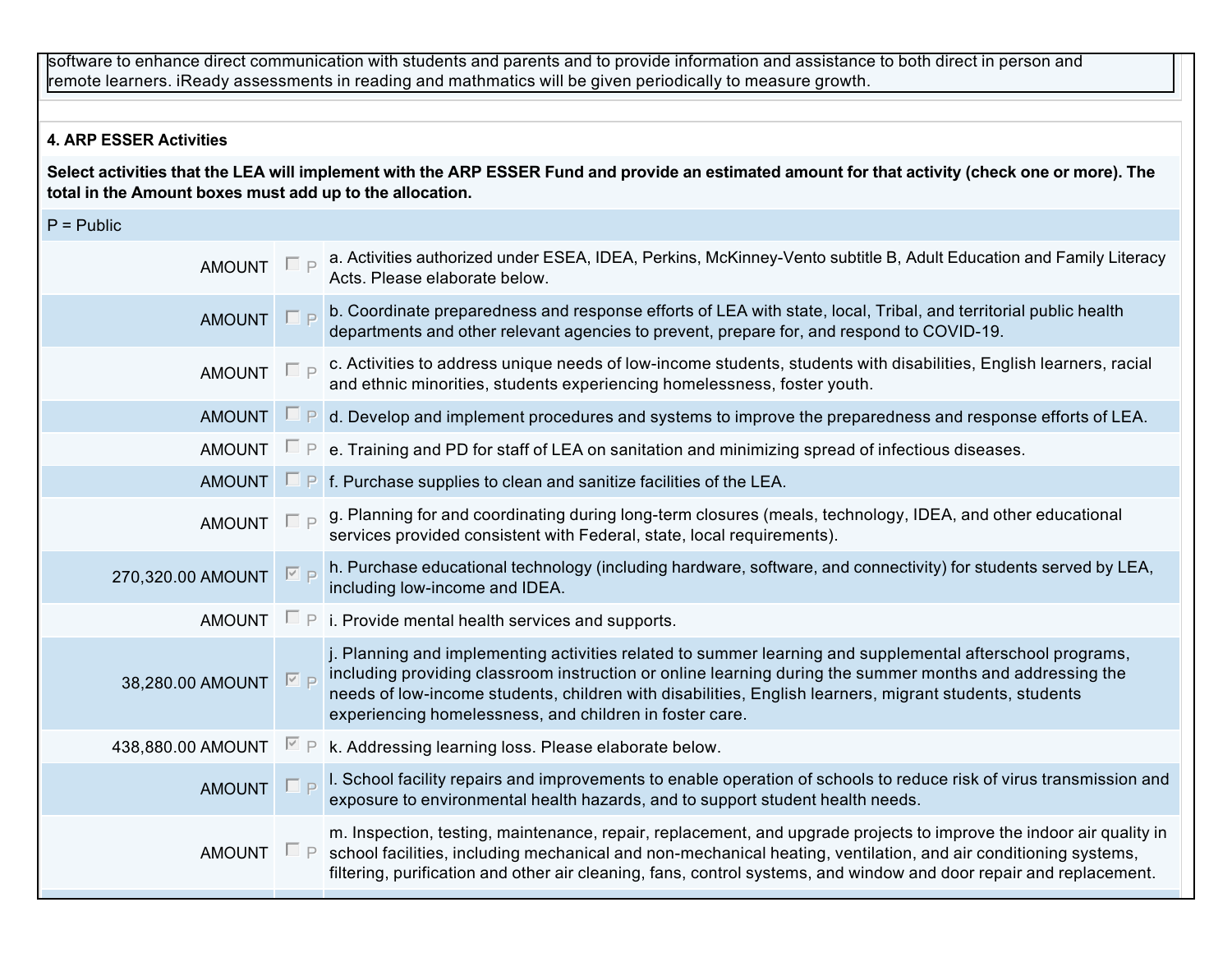| <b>AMOUNT</b>                             | $\Box$   | n. Developing strategies and implementing public health protocols including, to the greatest extent practicable,<br>policies in line with guidance from the Centers for Disease Control and Prevention for the reopening and<br>operation of school facilities to effectively maintain the health and safety of students, educators, and other staff.<br>Please elaborate below. |
|-------------------------------------------|----------|----------------------------------------------------------------------------------------------------------------------------------------------------------------------------------------------------------------------------------------------------------------------------------------------------------------------------------------------------------------------------------|
| 706,322.45 AMOUNT                         | V P      | o. Other activities necessary to maintain the operations and continuity of services in the LEA and continuing to<br>employ existing staff of the LEA. Please elaborate below.                                                                                                                                                                                                    |
| estimate of the amount budgeted for each. |          | Details of A from above: Select under which authorized program/s the district intends to utilize the funds. Select all that apply and provide an                                                                                                                                                                                                                                 |
|                                           |          | AMOUNT $\Box P$ Activities authorized under Title I, Part A Improving Academic Achievement of the Disadvantaged                                                                                                                                                                                                                                                                  |
|                                           |          | AMOUNT $\Box P$ Activities authorized under Title II, Part A Supporting Effective Instruction                                                                                                                                                                                                                                                                                    |
|                                           |          | AMOUNT $\Box P$ Activities authorized under Title III Language Instruction for English Learners and Immigrant Students                                                                                                                                                                                                                                                           |
| AMOUNT LP                                 |          | Activities authorized under Part A of Title IV-A Student Support and Academic Enrichment Grants                                                                                                                                                                                                                                                                                  |
|                                           |          | AMOUNT <b>P</b> Perkins Act                                                                                                                                                                                                                                                                                                                                                      |
|                                           |          | AMOUNT <b>D</b> P McKinney Vento Subtitle B                                                                                                                                                                                                                                                                                                                                      |
|                                           |          | AMOUNT $\Box P$ Adult Education                                                                                                                                                                                                                                                                                                                                                  |
| <b>AMOUNT</b>                             | $\Box P$ | <b>Family Literacy Acts</b>                                                                                                                                                                                                                                                                                                                                                      |

### **Details of K from above:**

■ Administering and using high-quality assessments to assess students' academic progress and meet students' academic needs, including through differentiating instruction;

 $\boxdot$  Implementing evidence-based activities to meet the comprehensive needs of students;

Ⅳ Providing information and assistance to parents and families on how they can effectively support students, including in a distance learning environment:

 $\triangledown$  Tracking student attendance and improving student engagement in distance education.

### **DETAILS of N-O from above:**

Describe the uses of funds for developing strategies and implementing public health protocols including, to the greatest extent practicable, policies in line with guidance from the Centers for Disease Control and Prevention for the reopening and operation of school facilities to effectively maintain the health and safety of students, educators, and other staff.

Research and implement evidence based practices. Meet with all stakeholders including community members and organizations, parents,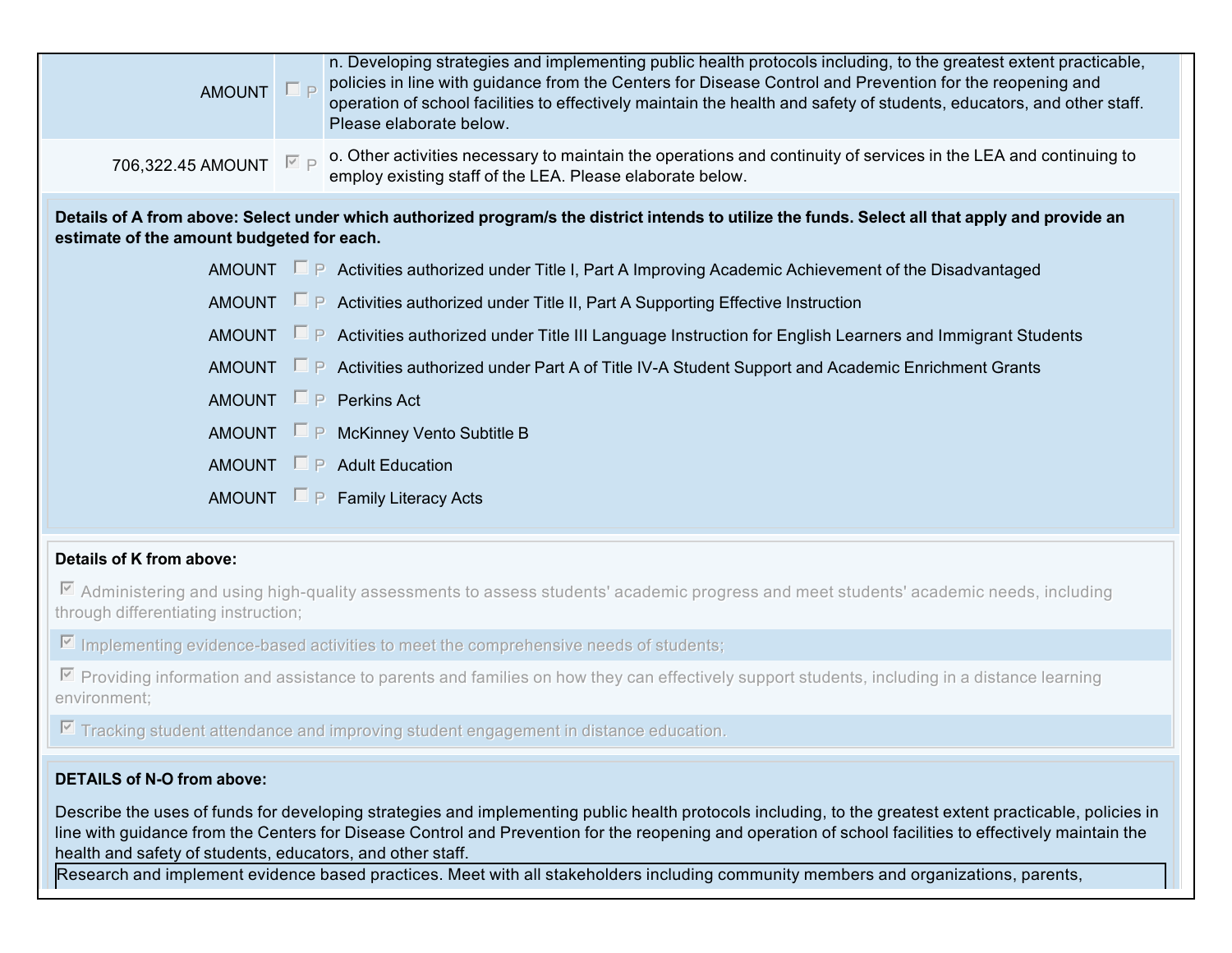and students to assist in developing appropriate protocols. Work with Huron County Public Health and continue weekly meetings with them and all Huron County school leaders.

Describe how ARP ESSER Funds have been/will be used for other activities for maintaining the operations and continuity of services in the LEA and continuing to employ existing staff of the LEA.

Funds will be used for continuing to employe existing staff and hire additional staff to reduce class size for recovering losses in learning. Additionally they will be used for repairing and improving school facilities to reduce risk of virus transmission and exposure to environmental health hazards, improving indoor air quality, and providing mental health services and supports.

#### **5. Budget Items**

| FTEs Paid with ARP ESSER Fund (direct and/or contract service) |                                                                    |  |  |  |  |
|----------------------------------------------------------------|--------------------------------------------------------------------|--|--|--|--|
| 4 Instruction: Properly Licensed Teachers/Tutors               | Describe FTE:<br>Teachers to instruct students in KG, STEM, etc.   |  |  |  |  |
| 1 Governance/Administration                                    | Describe FTE:<br>STEM Coordinator to implement a K-12 STEM Program |  |  |  |  |
| <b>Support Services: Non-instructional</b>                     | Describe FTE:                                                      |  |  |  |  |
| <b>Professional Development Coach</b>                          | Describe FTE:                                                      |  |  |  |  |
| Data/Technology Specialist                                     | Describe FTE:                                                      |  |  |  |  |
| Other 1                                                        | Describe FTE:                                                      |  |  |  |  |
| Other 2                                                        | Describe FTE:                                                      |  |  |  |  |
| Other 3                                                        | Describe FTE:                                                      |  |  |  |  |
| Other 4                                                        | Describe FTE:                                                      |  |  |  |  |

**Purchased Services -** 

**Amounts paid for supplemental services rendered by personnel who are not on the payroll of the school district, and other supplemental services which the school district may purchase.**

**Instruction Purchased Services - Amounts paid for services rendered by personnel not on the payroll of the school district or other services purchased by the LEA**

| Teachers/Tutors/Paraprofessionals | Remote Learning                    |
|-----------------------------------|------------------------------------|
| ⊟Instructional Materials          | Equipment/Hardware                 |
| 50,000.00 Software/License        | EL Teacher/Tutor/Paraprofessionals |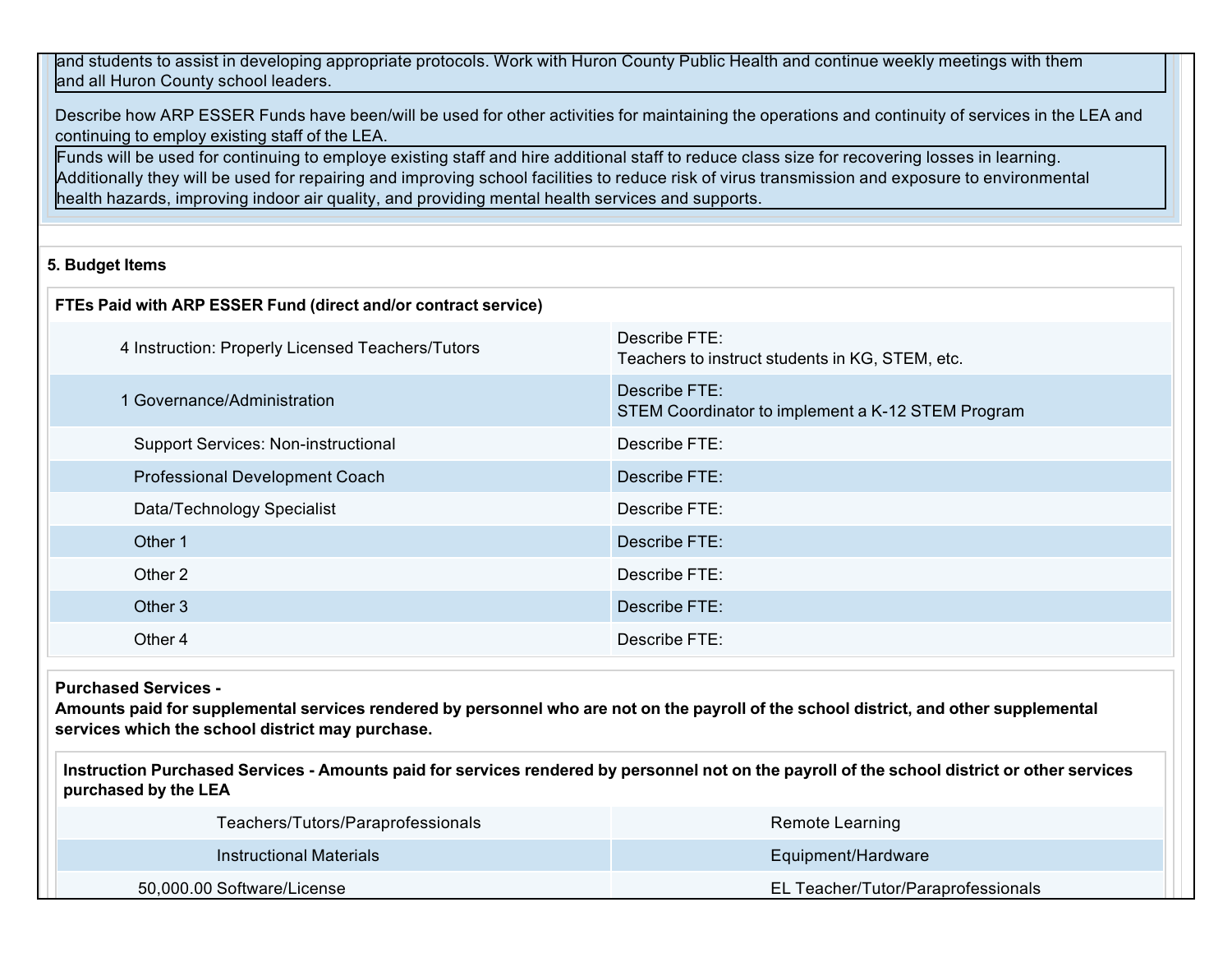|                                                    | <b>Other Purchased Services 1</b>            | Other Purchased Services: Description 1         |  |  |  |  |  |  |
|----------------------------------------------------|----------------------------------------------|-------------------------------------------------|--|--|--|--|--|--|
|                                                    | <b>Other Purchased Services 2</b>            | Other Purchased Services: Description 2         |  |  |  |  |  |  |
| <b>Support Services Purchased Services</b>         |                                              |                                                 |  |  |  |  |  |  |
|                                                    | <b>Coordinator of Support Services</b>       | <b>Remote Learning</b>                          |  |  |  |  |  |  |
|                                                    | Counseling/Guidance                          | <b>Instructional Support Services</b>           |  |  |  |  |  |  |
|                                                    | Equipment/Hardware                           | <b>Health Services</b>                          |  |  |  |  |  |  |
|                                                    | Software/License                             | Coach (Properly licensed in content area)       |  |  |  |  |  |  |
|                                                    | <b>Alternative Education</b>                 | <b>Data Services</b>                            |  |  |  |  |  |  |
|                                                    | <b>Prevention/Intervention Specialist</b>    |                                                 |  |  |  |  |  |  |
|                                                    | <b>Other Purchased Services 1</b>            | <b>Other Purchased Services: Description 1</b>  |  |  |  |  |  |  |
|                                                    | <b>Other Purchased Services 2</b>            | Other Purchased Services: Description 2         |  |  |  |  |  |  |
| <b>Governance Purchased Services</b>               |                                              |                                                 |  |  |  |  |  |  |
|                                                    | Program Director                             |                                                 |  |  |  |  |  |  |
|                                                    | <b>Other Purchased Services 1</b>            | Other Purchased Services: Description 1         |  |  |  |  |  |  |
|                                                    | <b>Other Purchased Services 2</b>            | Other Purchased Services: Description 2         |  |  |  |  |  |  |
| <b>Professional Development Purchased Services</b> |                                              |                                                 |  |  |  |  |  |  |
|                                                    | Coach (Properly licensed in content area)    | Professional Development for Infectious Disease |  |  |  |  |  |  |
|                                                    | <b>Professional Development Consultant</b>   | <b>Substitute Teachers</b>                      |  |  |  |  |  |  |
|                                                    | 20,000.00 Training/Software/Licenses         | <b>Travel Mileage/Meeting Expense</b>           |  |  |  |  |  |  |
|                                                    | Professional Development for Remote Learning |                                                 |  |  |  |  |  |  |
|                                                    | <b>Other Purchased Services 1</b>            | <b>Other Purchased Services: Description 1</b>  |  |  |  |  |  |  |
|                                                    | <b>Other Purchased Services 2</b>            | Other Purchased Services: Description 2         |  |  |  |  |  |  |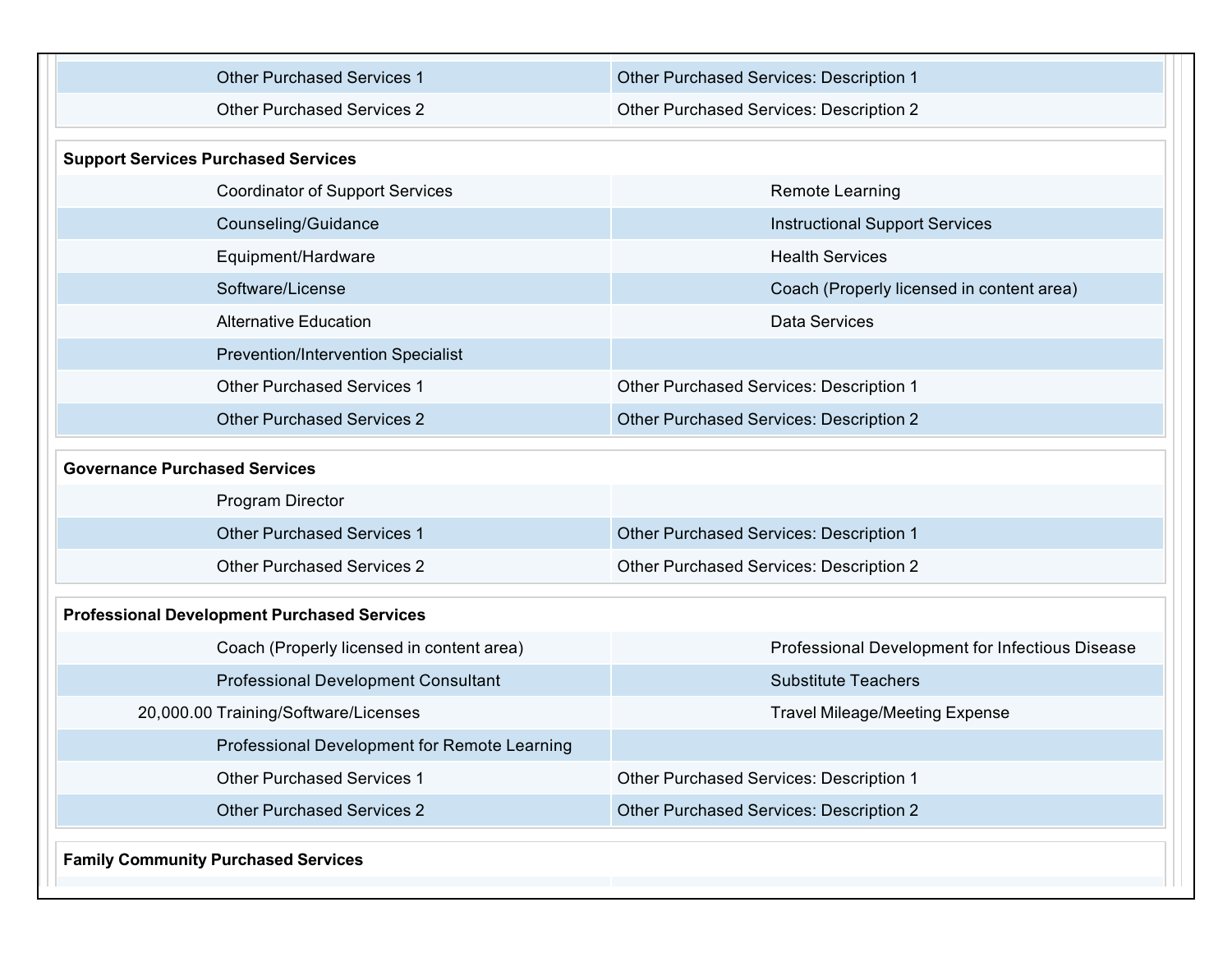| <b>Parenting Skills Training</b>                                                                                                                     | <b>Family Literacy Training</b>                                  |  |  |  |  |  |  |
|------------------------------------------------------------------------------------------------------------------------------------------------------|------------------------------------------------------------------|--|--|--|--|--|--|
| <b>Family Liaison</b>                                                                                                                                | <b>Parent Involvement Materials</b>                              |  |  |  |  |  |  |
| Community-wide planning and organization                                                                                                             | <b>Remote Learning</b>                                           |  |  |  |  |  |  |
| <b>Other Purchased Services 1</b>                                                                                                                    | Other Purchased Services: Description 1                          |  |  |  |  |  |  |
| <b>Other Purchased Services 2</b>                                                                                                                    | Other Purchased Services: Description 2                          |  |  |  |  |  |  |
| <b>Safety Purchased Services</b>                                                                                                                     |                                                                  |  |  |  |  |  |  |
| 150,000.00 Hiring/Mandatory Training of School Security<br><b>Personnel/ Resource Officers</b>                                                       | Nationwide background check of LEA employees                     |  |  |  |  |  |  |
| A School Safety Hotline                                                                                                                              |                                                                  |  |  |  |  |  |  |
| <b>Other Purchased Services 1</b>                                                                                                                    | <b>Other Purchased Services: Description 1</b>                   |  |  |  |  |  |  |
| <b>Other Purchased Services 2</b>                                                                                                                    | Other Purchased Services: Description 2                          |  |  |  |  |  |  |
| <b>Transportation Purchased Services</b>                                                                                                             |                                                                  |  |  |  |  |  |  |
| After School/Summer School Transportation                                                                                                            |                                                                  |  |  |  |  |  |  |
| <b>Other Purchased Services 1</b>                                                                                                                    | <b>Other Purchased Services: Description 1</b>                   |  |  |  |  |  |  |
| <b>Other Purchased Services 2</b>                                                                                                                    | Other Purchased Services: Description 2                          |  |  |  |  |  |  |
| <b>Facilities</b>                                                                                                                                    |                                                                  |  |  |  |  |  |  |
| Explain how funds budgeted on Facilities budget line are used.                                                                                       |                                                                  |  |  |  |  |  |  |
|                                                                                                                                                      |                                                                  |  |  |  |  |  |  |
| <b>Supplies and Capital Outlay</b>                                                                                                                   |                                                                  |  |  |  |  |  |  |
| Supplies - Select the items the district is planning on purchasing with the supply budget. If selecting "other" provide a description of the item/s. |                                                                  |  |  |  |  |  |  |
| $\triangleright$ Classroom Supply                                                                                                                    | $\Box$ Health and Hygiene                                        |  |  |  |  |  |  |
| $\Box$ Office Supply                                                                                                                                 | $\Box$ Software                                                  |  |  |  |  |  |  |
| $\boxdot$ Computer                                                                                                                                   | $\triangleright$ Other (Please describe)<br>Consumable materials |  |  |  |  |  |  |
|                                                                                                                                                      |                                                                  |  |  |  |  |  |  |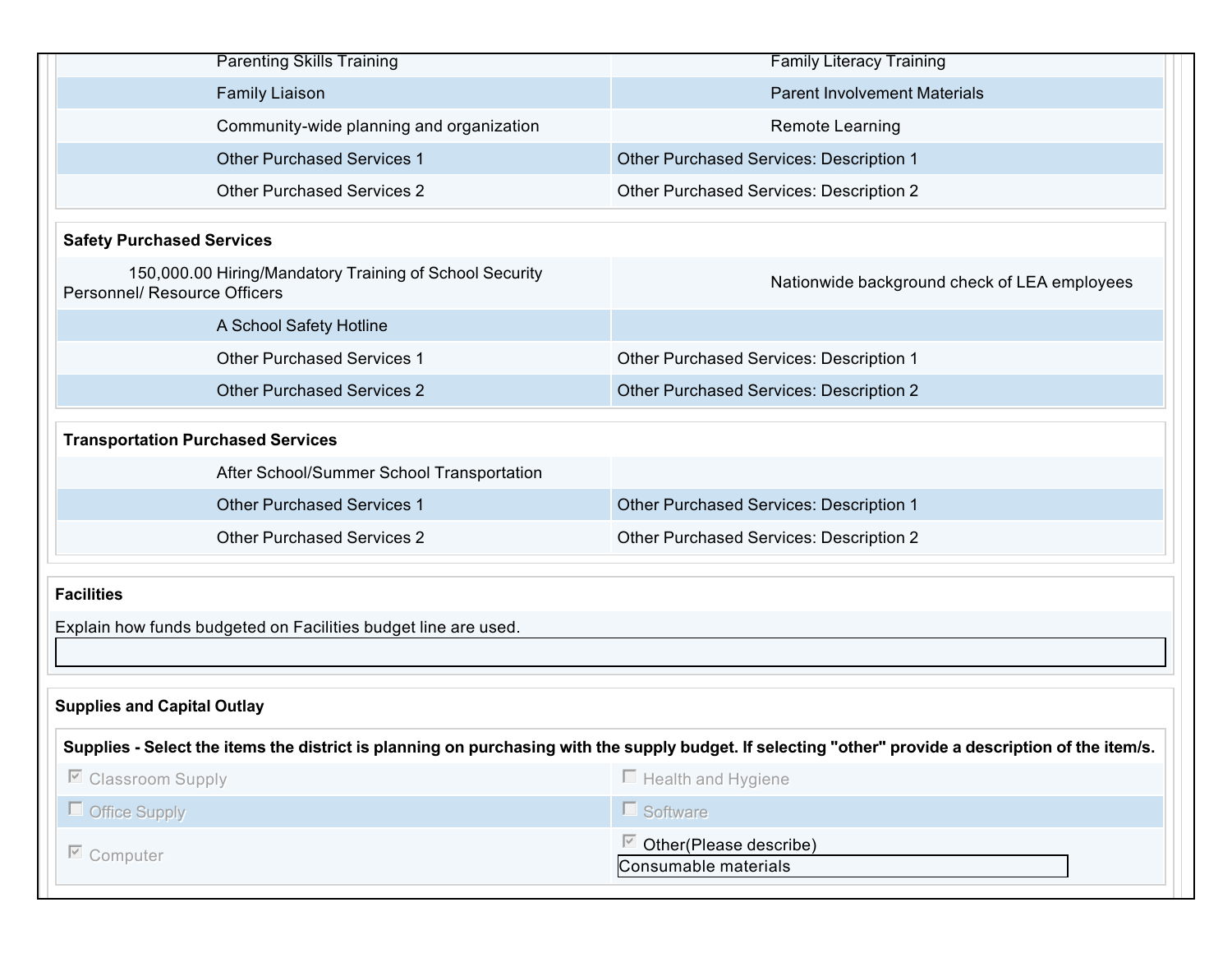| Capital Outlay - Select the items below the district is planning on purchasing with the capital budget. If selecting "other" provide a description<br>of the items. |                                          |  |  |  |  |  |
|---------------------------------------------------------------------------------------------------------------------------------------------------------------------|------------------------------------------|--|--|--|--|--|
| $\Box$ Vehicle or School Bus                                                                                                                                        | $\triangledown$ Technical Infrastructure |  |  |  |  |  |
| $\triangleright$ Equipment Technical                                                                                                                                | Other (Please describe)                  |  |  |  |  |  |
| Other(Please describe)                                                                                                                                              |                                          |  |  |  |  |  |